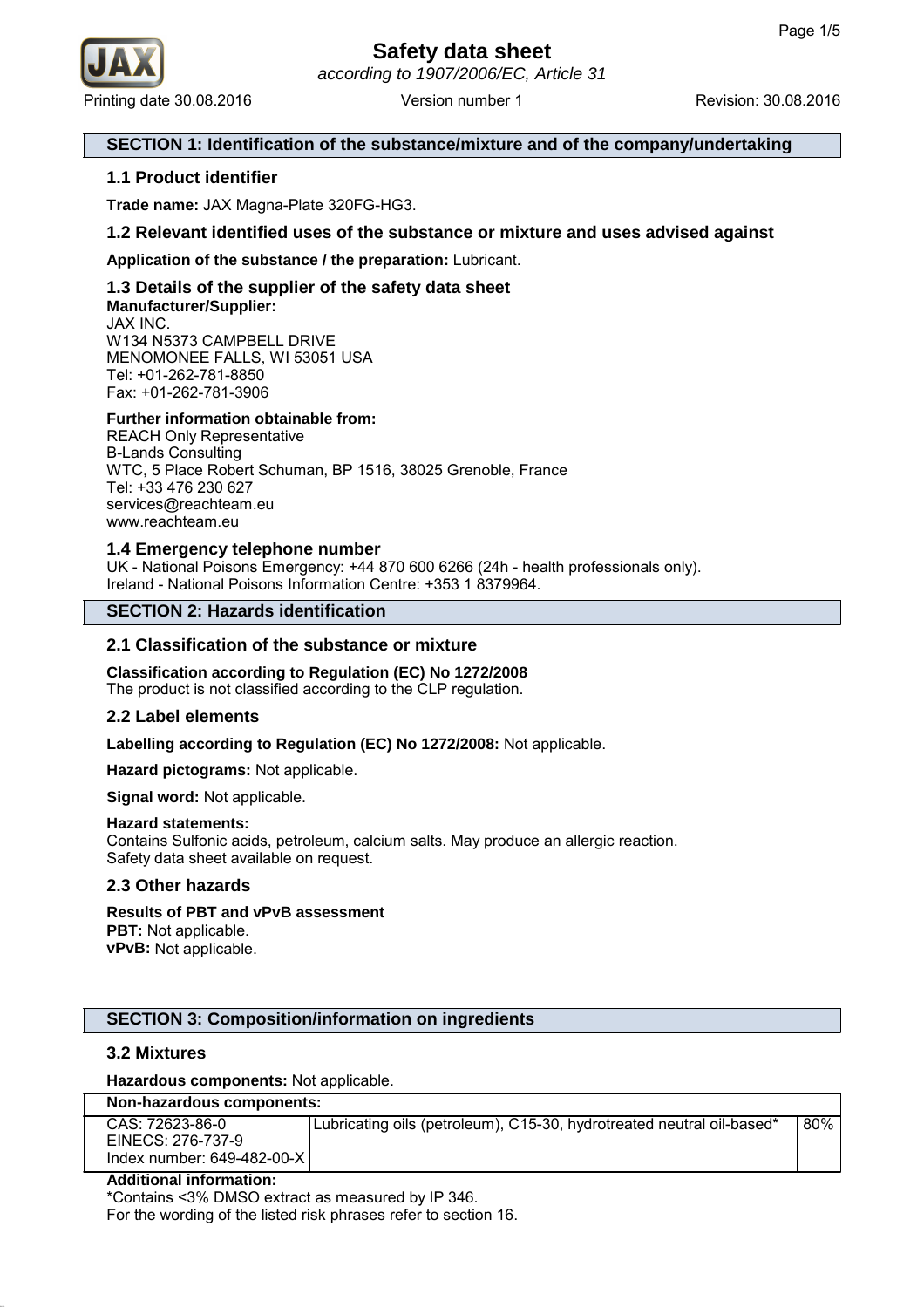according to 1907/2006/EC, Article 31

Printing date 30.08.2016 **Version number 1** Revision: 30.08.2016 **Revision:** 30.08.2016

**Trade name:** JAX Magna-Plate 320FG-HG3.

## **SECTION 4: First aid measures**

## **4.1 Description of first aid measures**

**General information:** No special measures required.

**After inhalation:** Supply fresh air. Consult doctor if symptoms persist.

**After skin contact:** Immediately wash with water and soap and rinse thoroughly.

### **After eye contact:**

Remove contact lenses, if worn. Rinse opened eye for several minutes under running water. If symptoms persist, consult a doctor.

**After swallowing:** Do not induce vomiting; call for medical help immediately.

### **4.2 Most important symptoms and effects, both acute and delayed** No further relevant information available.

### **4.3 Indication of any immediate medical attention and special treatment needed** No further relevant information available.

## **SECTION 5: Firefighting measures**

## **5.1 Extinguishing media**

### **Suitable extinguishing agents:**

CO2, powder or water spray. Fight larger fires with water spray or alcohol resistant foam.

**For safety reasons unsuitable extinguishing agents:** Water with full jet

## **5.2 Special hazards arising from the substance or mixture**

No further relevant information available.

### **5.3 Advice for firefighters**

**Protective equipment:** No special measures required.

## **SECTION 6: Accidental release measures**

## **6.1 Personal precautions, protective equipment and emergency procedures**

Keep away from ignition sources.

Wear protective equipment. Keep unprotected persons away.

**6.2 Environmental precautions** Do not allow product to reach sewage system or any water course.

## **6.3 Methods and material for containment and cleaning up**

Absorb with liquid-binding material (sand, diatomite, acid binders, universal binders, sawdust).

### **6.4 Reference to other sections**

See Section 7 for information on safe handling. See Section 8 for information on personal protection equipment. See Section 13 for disposal information.

## **SECTION 7: Handling and storage**

## **7.1 Precautions for safe handling**

Keep away from heat and direct sunlight. Ensure good ventilation/exhaustion at the workplace.

**Information about fire - and explosion protection:** No special measures required.

## **7.2 Conditions for safe storage, including any incompatibilities**

# **Requirements to be met by storerooms and receptacles:**

Store in a cool, dry place in tightly closed receptacles.

**Information about storage in one common storage facility:** Store away from oxidizing agents.

**Further information about storage conditions:** None.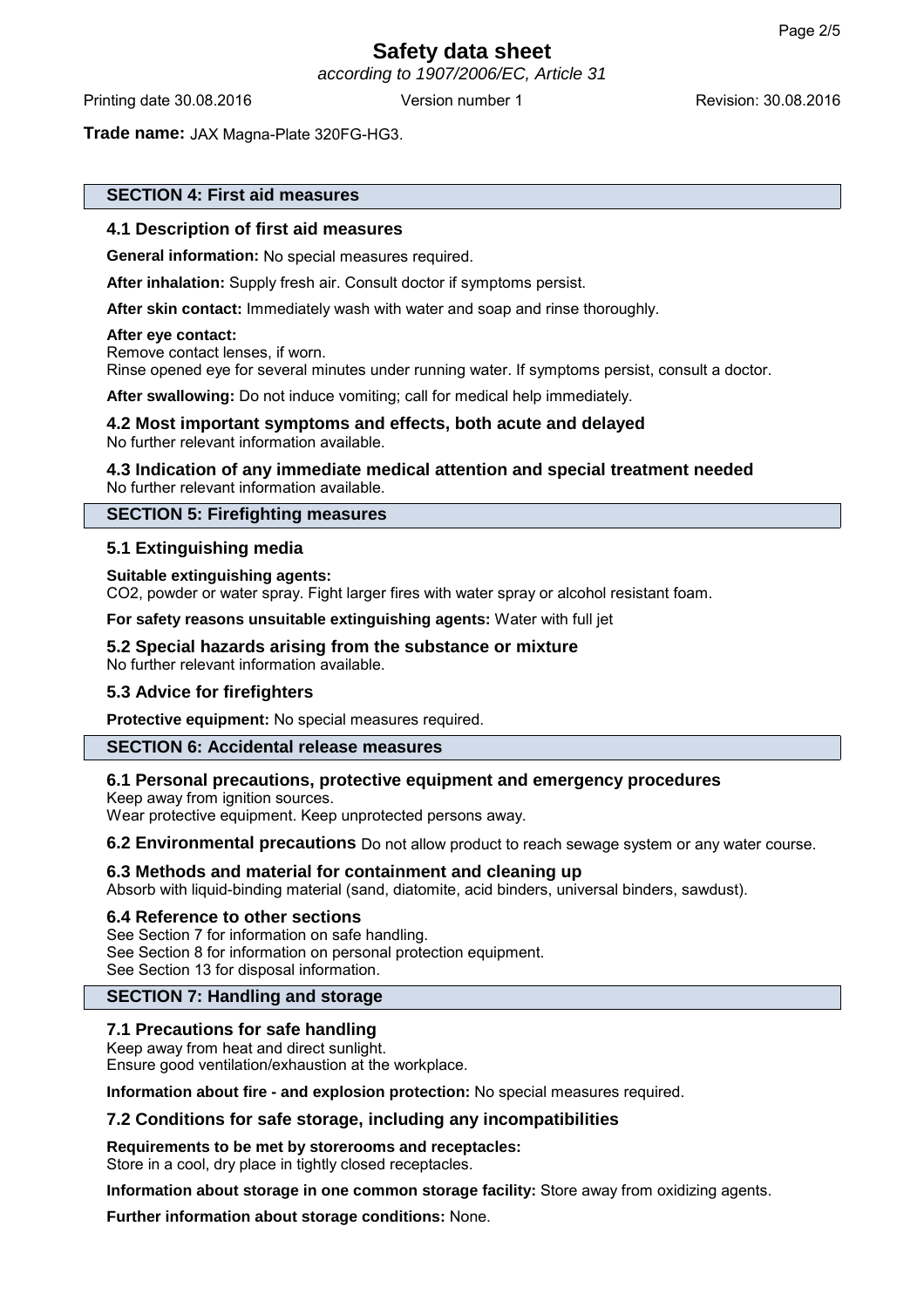according to 1907/2006/EC, Article 31

Printing date 30.08.2016 **Version number 1** Revision: 30.08.2016 **Revision:** 30.08.2016

**Trade name:** JAX Magna-Plate 320FG-HG3.

**7.3 Specific end use(s):** No further relevant information available.

# **SECTION 8: Exposure controls/personal protection**

## **8.1 Control parameters**

## **Ingredients with limit values that require monitoring at the workplace:**

The product does not contain any relevant quantities of materials with critical values that have to be monitored at the workplace.

**Additional information:** The lists valid during the making were used as basis.

## **8.2 Exposure controls**

## **Personal protective equipment**

### **General protective and hygienic measures:**

The usual precautionary measures are to be adhered to when handling chemicals.

**Respiratory protection:** Not required.

## **Protection of hands:**



Protective gloves

The selected protective gloves have to satisfy the specifications of EU Directive 89/686/EEC and the standard EN 374 derived from it.

## **Eye protection:**



Safety glasses with side-shields (EN 166).

**Body protection:** Protective work clothing.

## **SECTION 9: Physical and chemical properties**

# **9.1 Information on basic physical and chemical properties**

### **General Information**

| Appearance:<br>Form:<br>Colour:              | Liquid.<br>Water white.                       |
|----------------------------------------------|-----------------------------------------------|
| Odour:<br><b>Odour threshold:</b>            | Nearly odourless.<br>Not determined.          |
| pH-value:                                    | Not determined.                               |
| <b>Melting point/Melting range:</b>          | Not determined.                               |
| <b>Boiling point/Boiling range:</b>          | Not determined.                               |
| <b>Flash point:</b>                          | 222℃ (ASTM D 92)                              |
| Flammability (solid, gaseous):               | Not applicable.                               |
| Ignition temperature:                        | Not determined.                               |
| Decomposition temperature:                   | Not determined.                               |
| Danger of explosion:                         | Product does not present an explosion hazard. |
| <b>Explosion limits:</b><br>Lower:<br>Upper: | Not determined.<br>Not determined.            |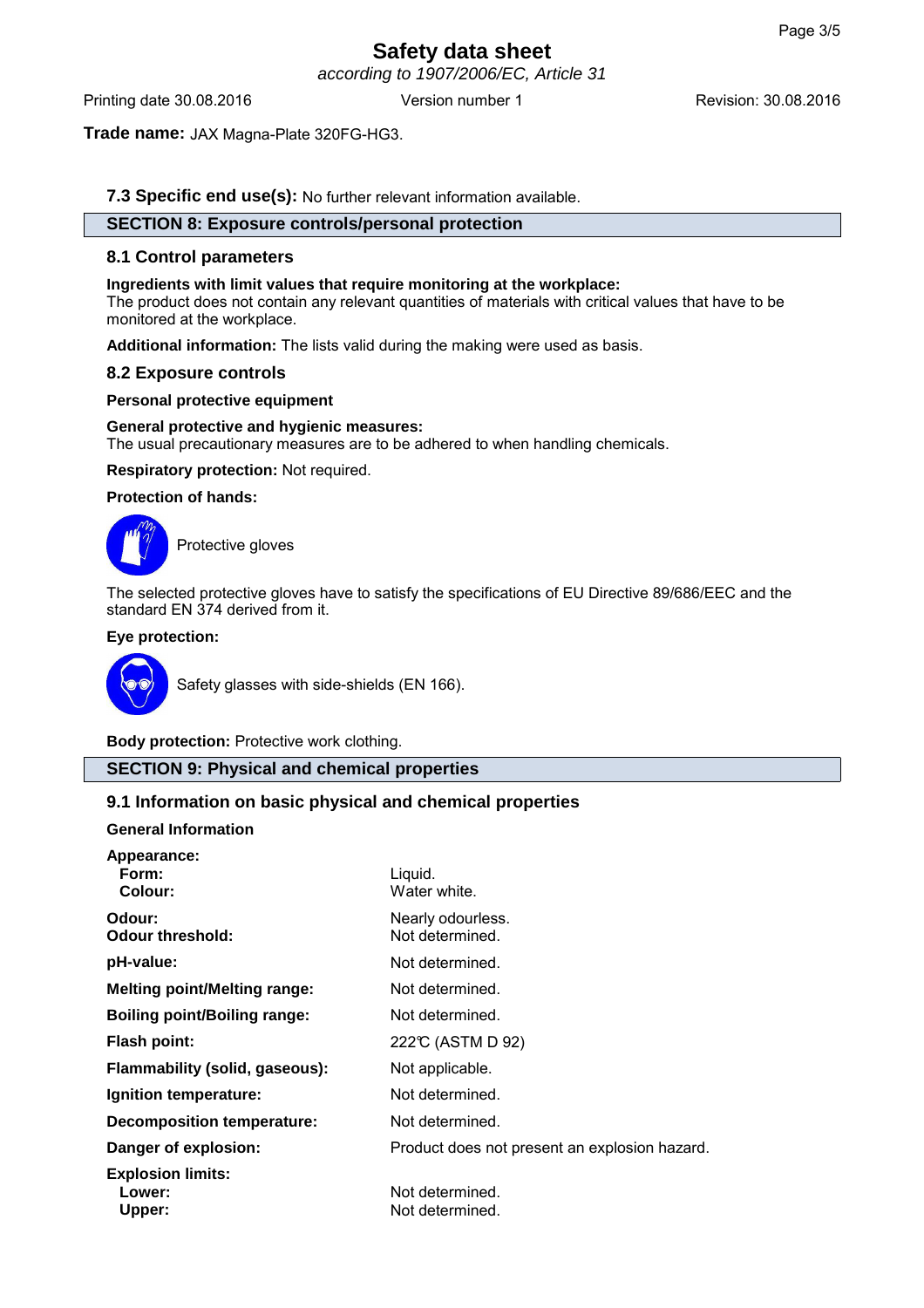according to 1907/2006/EC, Article 31

Printing date 30.08.2016 **Version number 1** Revision: 30.08.2016 **Revision:** 30.08.2016

**Trade name:** JAX Magna-Plate 320FG-HG3.

| <b>Oxidizing properties</b>                              | Not determined.                            |
|----------------------------------------------------------|--------------------------------------------|
| Vapour pressure:                                         | Not determined.                            |
| Density at 20°C:                                         | $0.87$ g/cm <sup>3</sup>                   |
| <b>Relative density</b>                                  | Not determined.                            |
| <b>Vapour density</b>                                    | Not determined.                            |
| <b>Evaporation rate</b>                                  | Not determined.                            |
| Solubility in / Miscibility with<br>water:               | Not determined.                            |
| Partition coefficient (n-octanol/water): Not determined. |                                            |
| <b>Viscosity:</b><br>Dynamic:<br>Kinematic:              | Not determined.<br>Not determined.         |
| 9.2 Other information                                    | No further relevant information available. |

**SECTION 10: Stability and reactivity**

**10.1 Reactivity** No data available.

## **10.2 Chemical stability**

**Thermal decomposition / conditions to be avoided:**

No decomposition if used and stored according to specifications.

**10.3 Possibility of hazardous reactions** No dangerous reactions known.

**10.4 Conditions to avoid** Keep away from heat and direct sunlight.

**10.5 Incompatible materials** Avoid strong oxidants, strong alkalis and strong acids.

**10.6 Hazardous decomposition products** Carbon monoxide and carbon dioxide.

## **SECTION 11: Toxicological information**

## **11.1 Information on toxicological effects**

| <b>Acute toxicity</b>                                                            |  |
|----------------------------------------------------------------------------------|--|
| LD/LC50 values:                                                                  |  |
| 72623-86-0 Lubricating oils (petroleum), C15-30, hydrotreated neutral oil-based* |  |
| Oral LD50 > 5000 mg/kg (Rat)                                                     |  |
| 1314-13-2 Zinc oxide                                                             |  |
| Oral LD50 $>$ 5000 mg/kg (Rat)                                                   |  |
| Additional Information: *Contains <3% DMSO extract as measured by IP 346.        |  |

**Primary irritant effect: on the skin:** No irritant effect. **on the eye:** No irritating effect.

**Sensitization:** No sensitizing effects known.

### **Additional toxicological information:**

The product is not subject to classification according to the calculation method of the General EU Classification Guidelines for Preparations as issued in the latest version. When used and handled according to specifications, the product does not have any harmful effects to our experience and the information provided to us.